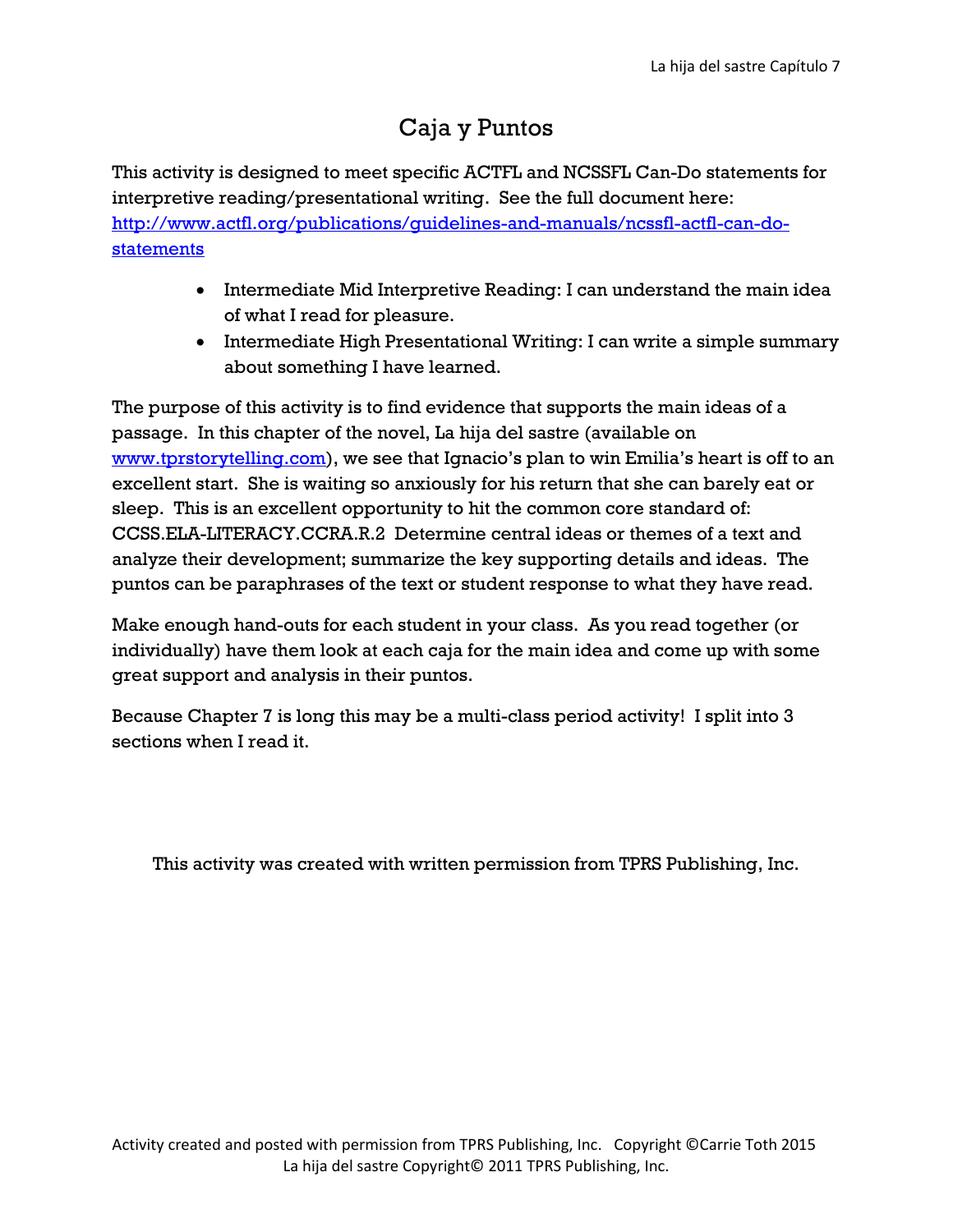Caja y Puntos

Look at the main ideas from chapter 7 in the boxes. As we read, fill in the "puntos" or bullet points with evidence that supports the main idea and with your analysis of the chapter events. Paraphrase the book or make a personal comment but do not copy word for word from the text!

La semana más larga de su vida…

 $\bullet$ 

 $\bullet$ 

- 
- $\bullet$
- $\bullet$
- $\bullet$
- 

## Muchas preocupaciones

- $\bullet$ 
	-
- $\bullet$
- $\bullet$
- $\bullet$
- $\bullet$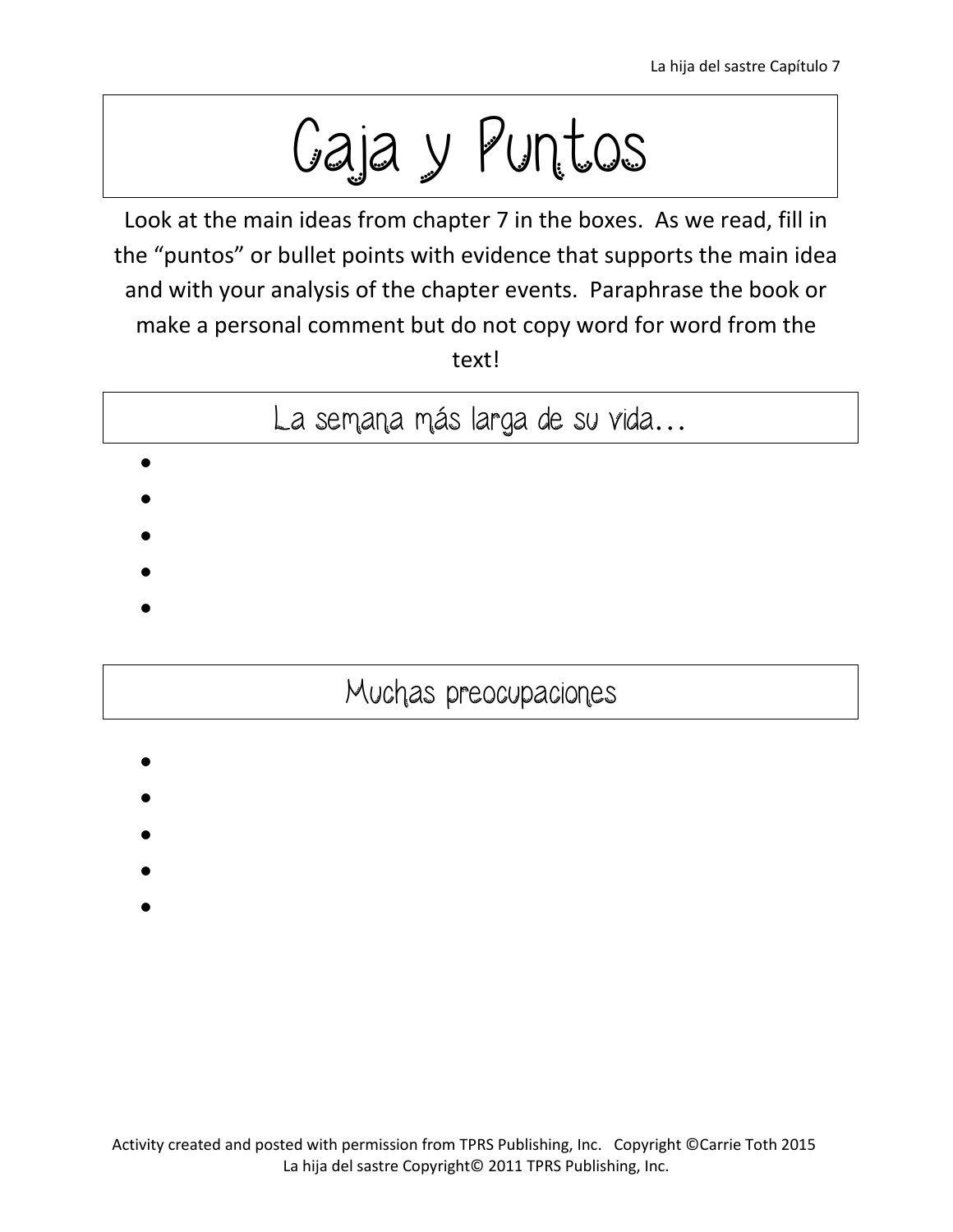# No quiere regresar a la casa a las 4...

 $\bullet$ 

- $\bullet$
- $\bullet$

# Una noche muy larga

- $\bullet$
- $\bullet$
- 

 $\bullet$ 

- $\bullet$ 
	-

# Al día siguiente

- $\bullet$
- $\bullet$
- 
- $\bullet$
- $\bullet$

## La llegada esperada

- $\bullet$
- 
- $\bullet$
- $\bullet$
- 
- $\bullet$